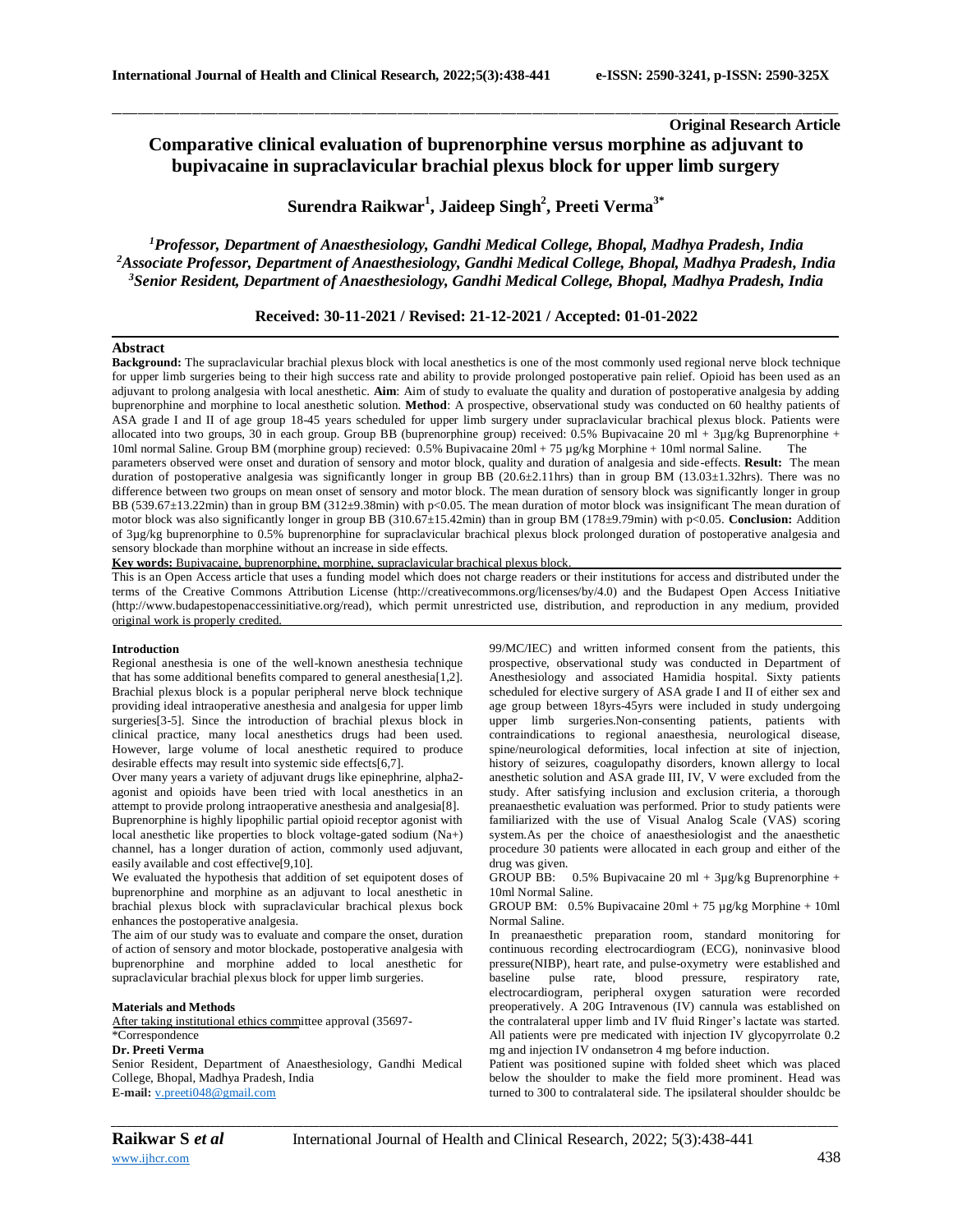depressed downwards (caudal) and posteriorly by gentle pressure on the shoulder. With sterile aseptic precautions, supraclavicular block was performed by the "Classic Approach,. Interscalene groove was palpated at its most inferior point, posterior to subclavian artery pulsation which was felt in a plane just medial to midpoint of clavicle. Skin wheal raised with local anesthetic solution. 22G, 1 inch needle was inserted caudally. The Shaft of needle and syringe were kept parallel to the plane of head and neck. Needle was directed, aiming at ipsilateral toe and was advanced till paresthesia was felt or muscle contraction of forearm was seen. After negative aspiration, calculated drug (total volume =30 ml) was injected. Oxygen was administered at rate of 3-5 L/min with face mask.

Vital parameters pulse rate, blood pressure, respiratory rate, oxygen saturation, ECG, sensory and motor blockade was monitored in every 5 min. up to 1st 30 minutes, then every 15 minutes up to 1 hour and then at hourly interval up to 6 hours, then 2 hourly up to 12 hours. Complications and side effects of local anesthetic were closely observed. The following parameters were noted- duration of surgery, tourniquet time, onset of sensory block, onset of motor block, duration of sensory and motor block, duration of postoperative analgesia and supplementation with sedation/GA.

#### **Onset of sensory**

Time taken from drug injection to pinprick recognition as touch with blunt object. (sensory score 2).

**Quality of sensory block** assessed in C4 to T2 dermatomes via using following grades.

 $0 = No$  loss of sensation to pin prick.

 $1 =$  Analgesia (patient feel touch but no pain on pin prick).

 $2 =$  Anesthesia (patient even not feel touch sensation on pin prick).

### **Duration of sensory blockade**

Time of onset of block to complete return of paresthesia (sensory score 0).

### **Onset of motor blockade**

Time taken from drug injection to loss of flexion or extension movement in arm and hand against gravity.

#### **Quality of sensory block**

By asking the patient to elevate the arm while keeping elbow straight (superior trunk) and at the hand by grip strength (middle and inferior trunk) which were described by Bromage:

- $0 = no$  weakness
- $1 = \text{paresis}$
- $2 =$  paralysis

#### **Duration of motor blockade**

Time taken from complete motor blockade to restoration of movements of forearm (grade 0).

#### **Duration of analgesia**

Time interval between onset of block to the time of first analgesic consumption.

Post-operative analgesia assessed by 10 point of visual analogue scale VAS – (VISUAL ANALOUGE SCALE)

 $0 = no$  pain

## $10 =$  worst pain

The pain score was recorded using the visual analog scale (VAS) 8(T8 h), 10(T10 h), 12(T12 h), 18(T18 h), and 24 (T24 h) after surgery. Significant pain is defined as one that has a score of more than or equal to 4 or above and required a rescue analgesia (injection diclofenac 75 mg IV).

A careful watch was kept for the complication such as-respiratory insufficiency, pneumothorax, diaphragmatic paralysis, respiratory depression, bradycardia, hypotension, headache, convulsions, undesirable sedation, nausea, vomiting, constipation, hematomas and allergic complications like pruritis, itching etc.

## **Statistical analysis**

Considering the duration of analgesia as the main outcome measure of interest. Data was analyzed as mean  $+$  standard deviation. The onset of sensory block and motor block, duration of sensory and motor

#### **Results and Observation**

\_\_\_\_\_\_\_\_\_\_\_\_\_\_\_\_\_\_\_\_\_\_\_\_\_\_\_\_\_\_\_\_\_\_\_\_\_\_\_\_\_\_\_\_\_\_\_\_\_\_\_\_\_\_\_\_\_\_\_\_\_\_\_\_\_\_\_\_\_\_\_\_\_\_\_\_\_\_\_\_\_\_\_\_\_\_\_\_\_\_\_\_\_\_\_\_\_\_\_\_\_\_\_\_\_\_\_\_\_\_\_\_\_\_\_\_\_\_\_\_\_\_\_\_\_\_\_\_\_\_\_\_\_\_\_\_\_\_\_\_

Patient characteristics in term of age, sex, weight, and ASA physical status were comparable among the two groups. Duration of surgery was also comparable in two groups. (p>0.05). (table 1).

The mean onset of sensory block between two groups was not statistically significant. It was  $(11.86 \pm 1.12 \text{ min})$  in group BB versus  $(11.76\pm0.49 \text{ min})$  in group BM. (p>0.05).

Time taken for complete sensory block in group BB & group BM  $(23.83\pm0.89 \text{ vs. } 24.03\pm0.79 \text{ min})$ . ( $p > 0.05$ ).

The duration of sensory block was significantly longer in group BB  $(539.67 \pm 13.22 \text{ min})$  than group BM  $(312.26 \pm 9.38 \text{ min})$  with p<0.05.

The mean onset of motor block was in group BB  $(8.1 \pm 13.22 \text{ min})$ than group BM  $(8.23 \pm 0.61 \text{ min})$ . ( $p > 0.05$ ).

Time taken for complete motor block in group BB & group BM  $(27.93\pm0.67 \text{ vs. } 28.1\pm0.39 \text{ min})$ . ( $p>0.05$ ).

The duration of motor block was prolonged in group BB  $(310.67 \pm 15.42 \text{ min})$  than group BM  $(178 \pm 9.79 \text{ min})$ . p<0.05.

The duration of analgesia (i.e., onset of block to perception of pain) was longer in group BB (20.6 $\pm$ 2.11 h) than in group BM (13.03 $\pm$ 1.32 h) with  $p<0.05$ .

The pain onset was much earlier in morphine group than that of buprenorphine. That is, mean VAS score  $4$  at 12th postoperative hour in morphine group. Buprenorphine group has mean VAS score of 4 at 18th hour postoperatively.

First analgesic request was significantly longer in buprenorphine group  $18\pm1.2$  h than morphine group  $10\pm2.4$  h. The time of rescue analgesia was assessed by VAS score.

Vital parameters like heart rate, systolic blood pressure, SPO2 and respiratory rate all remained within the normal limit after the block in both the groups and did not show any significant difference.

The secondary end point is that no complication occurred with technique owing to opioid and local anaesthetic technique.

## **Discussion**

Perineural administered local anesthetics is an important method to provide pre-emptive as well as it has advantage in postoperative pain management compared to systematically administered drugs[7]. Opioids are valuable adjuvant to local anesthetics due to the prolongation of analgesic effect much beyond the time of surgery. Buprenorphine is an opioid has nonspecific local anesthetic effect. It is a highly lipophilic partial opioid receptor agonist with local anesthetic like property. It is semisynthetic opioid derived from the opium alkaloid thebaine, µ analgesic and k-opioid receptor antagonist[9,10]. It is longest acting opioid and its perineural administration is well established in postoperative analgesia. When administring perineurally acts on peripheral opioid receptors and additionally also block voltage-gated sodium (Na+) channel so that acts as local anesthetic like properties. It decreases K+ ion conduction and increases Ca++ ion conduction in the cell body of neuron, which reduces excitability of nociceptive neuron and accentuate the prolongation of action potential[11]. It also inhibits release of excitatory neurotransmitter substance P from peripheral sensory nerve ending and relief pain. It is estimated that the affinity of buprenorphine for  $\mu$  receptor is 50 times greater than that morphine, and subsequent slow dissociation from these receptors accounts for its prolonged duration of action leading to lesser requirements of other modalities of analgesia in postoperative period[12].

The objective of this index study was to determine the effects of adding different opioids with equivalent doses to bupivacaine in brachical plexus block with supraclavicular approach. Thus, a perineural injection of 3µg/kg buprenorphine is equipotent to 75µg/kg morphine, but the analgesia produced by buprenorphine lasts significantly longer[9,13].In present study, time for onset of sensory

*\_\_\_\_\_\_\_\_\_\_\_\_\_\_\_\_\_\_\_\_\_\_\_\_\_\_\_\_\_\_\_\_\_\_\_\_\_\_\_\_\_\_\_\_\_\_\_\_\_\_\_\_\_\_\_\_\_\_\_\_\_\_\_\_\_\_\_\_\_\_\_\_\_\_\_\_\_\_\_\_\_\_\_\_\_\_\_\_\_\_\_\_\_\_\_\_\_\_\_\_\_\_\_\_\_\_\_\_\_\_\_\_\_\_\_\_\_\_\_\_\_\_\_\_\_\_\_\_\_\_\_\_\_\_\_\_\_\_\_\_*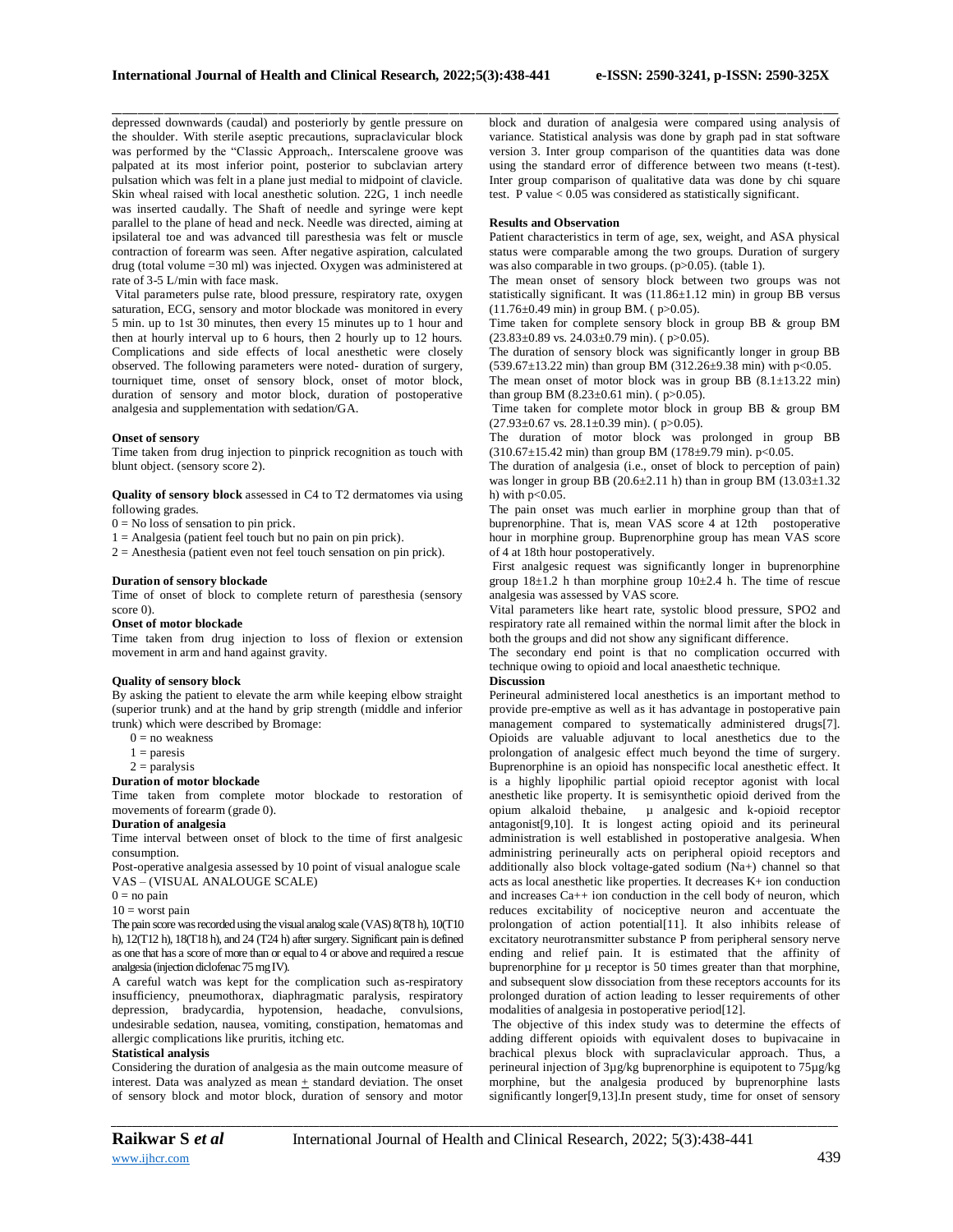\_\_\_\_\_\_\_\_\_\_\_\_\_\_\_\_\_\_\_\_\_\_\_\_\_\_\_\_\_\_\_\_\_\_\_\_\_\_\_\_\_\_\_\_\_\_\_\_\_\_\_\_\_\_\_\_\_\_\_\_\_\_\_\_\_\_\_\_\_\_\_\_\_\_\_\_\_\_\_\_\_\_\_\_\_\_\_\_\_\_\_\_\_\_\_\_\_\_\_\_\_\_\_\_\_\_\_\_\_\_\_\_\_\_\_\_\_\_\_\_\_\_\_\_\_\_\_\_\_\_\_\_\_\_\_\_\_\_\_\_ block and motor block was not statistically significant in both the groups. Mean duration of sensory block was (539.6±13.22 min vs. 312.26±9.38min) and mean duration of motor block was (310.67±15.42 min vs. 178±9.79min) in group BB and group BM respectively. (  $p<0.05$ ). . This prolonged duration appears to be due to the fact that buprenorphine have additional Na+ channels blocking action similar to local anesthetics along with opioids receptors.

We observed difference in postoperative analgesic duration which was significant longer in buprenorphine group (20.6+2.12) h compared to morphine group  $(13.03 \pm 1.32)$  h with significant p value <0.001. This prolonged postoperative analgesia is because of the fact that buprenorphine is lipid soluble, have high receptor affinity and dissociate very slowly from opioids receptors and clinically reflects as slow offset[14,15]. Moreover, the time of first rescue analgesia was significantly longer in buprenorphine group  $(18±1.2)$  h than morphine group (10 $\pm$ 2.4) h. The time of rescue analgesia is assessed by VAS score. Total requirement of analgesia was reduced significantly in buprenorphine group compared to morphine group. Moreover, VAS(10, 12, 18, and 24) was lower in buprenorphine group, with p value of 0.001.Various studies reported about the existence of opioids receptors outside the central nervous system and described about peripheral action of opioids. Shaaban A Mousa reported that opioid containing immunocytes migrates to the inflamed sites where they replaces β-endorphin which activates peripheral opioid receptors and **Parameter assessed during study**

produces analgesia[16].The first study, published in 1989 by **Viel EJ et al[17]** observed that the addition of buprenorphine 3µg/kg to 40 ml of 0.5% bupivacaine in supraclavicular brachial plexus block provided almost twice the duration of postoperative analgesia as the addition of morphine 50µg/kg, i.e. a mean of 35 hours as compared with 18 hours. **Bazin et al[18]** obtained similar results in 1997. They also tested buprenorphine as an adjuvant to supraclavicular brachial plexus block and compared it with sufentanil and morphine.

Similarly, in 2001, **Candido KD** and **Winnie AP[18]** had shown that duration of postoperative analgesia following the addition of buprenorphine to the local anesthetic used for brachial plexus block provided a 3 times longer than local anesthetic alone. Encouraged by their results they checked the effect of buprenorphine in case of axillary block. Similarly, **Behr et al** in 2012 demonstrated that the duration of first request for analgesic was twice when buprenorphine was used as adjuvant to local anesthetic as compared to local anesthetic alone. In a recently published study, **Allemano et al[9]** also demonstrated the efficacy of buprenorphine as an adjuvant prolonging the analgesic effect of interscalene brachial plexus block.

According to the results of monitoring, the hemodynamic and respiratory parameters during the anaesthesia no significant difference were observed among two groups in our study. The secondary observation is that no complication occurred with technique owing to opioid and local anaesthetic technique.

|                                                                       | Parameter              | <b>Group BB</b>    |               | <b>Group BM</b>                | P                |        |
|-----------------------------------------------------------------------|------------------------|--------------------|---------------|--------------------------------|------------------|--------|
|                                                                       |                        | $(mean \pm SD)$    |               | $(\text{mean}\pm S\textbf{D})$ |                  |        |
|                                                                       | Age (years)            | $(33.7 \pm 7.16)$  |               | $(35.2 \pm 7.58)$              | 0.5              |        |
|                                                                       | Weight(kg)             | $(68.24 \pm 5.47)$ |               | $(69.25 \pm 4.60)$             | 0.5              |        |
|                                                                       | Male:female            | 24:6               |               | 23:7                           | 0.50             |        |
|                                                                       | Duration of surgery(h) | $(2.12 \pm 1.04)$  |               | $(1.60 \pm 1.65)$              | 0.14             |        |
| Table 2: comparison of block characteristics in group BB and Group BM |                        |                    |               |                                |                  |        |
| Variable                                                              |                        | $Mean \pm SD$      | $Mean \pm SD$ |                                |                  | P      |
|                                                                       |                        | (Group BB)         |               | (Group BM)                     |                  |        |
| Onset of sensory block (min)                                          |                        | $11.86 \pm 1.12$   |               | $11.76 \pm 0.49$               |                  | 0.65   |
| Complete sensory block (min)                                          |                        | $23.83 \pm 0.89$   |               | $24.03 \pm 0.79$               |                  | 0.36   |
| Onset of motor block (min)                                            |                        | $8.1 + 13.22$      |               | $8.23 + 0.61$                  |                  | 0.95   |
| Complete motor block (min)                                            |                        | $27.93 \pm 0.68$   |               | $28.1 \pm 0.39$                |                  | 0.24   |
| Quality of sensory block (min)                                        |                        | $2.0 \pm 00$       |               | $2.0 \pm 00$                   |                  | >0.05  |
| Quality of motor block (min)                                          |                        | $1.93 \pm 00$      |               | $2.0 \pm 00$                   |                  | >0.05  |
| Duration of sensory block (min)                                       |                        | 539.67±13.22       |               | $312.27 \pm 9.38$              |                  | 0.0001 |
| Duration of motor block (min)                                         |                        | $310.67 \pm 15.42$ |               | $178 + 9.79$                   |                  | 0.0001 |
| Duration of analgesia (h)                                             |                        | $20.6 + 2.11$      |               |                                | $13.03 \pm 1.32$ |        |

**Table 1: Comparison of demographic parameters and duration of surgery**



*\_\_\_\_\_\_\_\_\_\_\_\_\_\_\_\_\_\_\_\_\_\_\_\_\_\_\_\_\_\_\_\_\_\_\_\_\_\_\_\_\_\_\_\_\_\_\_\_\_\_\_\_\_\_\_\_\_\_\_\_\_\_\_\_\_\_\_\_\_\_\_\_\_\_\_\_\_\_\_\_\_\_\_\_\_\_\_\_\_\_\_\_\_\_\_\_\_\_\_\_\_\_\_\_\_\_\_\_\_\_\_\_\_\_\_\_\_\_\_\_\_\_\_\_\_\_\_\_\_\_\_\_\_\_\_\_\_\_\_\_* [www.ijhcr.com](http://www.ijhcr.com/) **440**